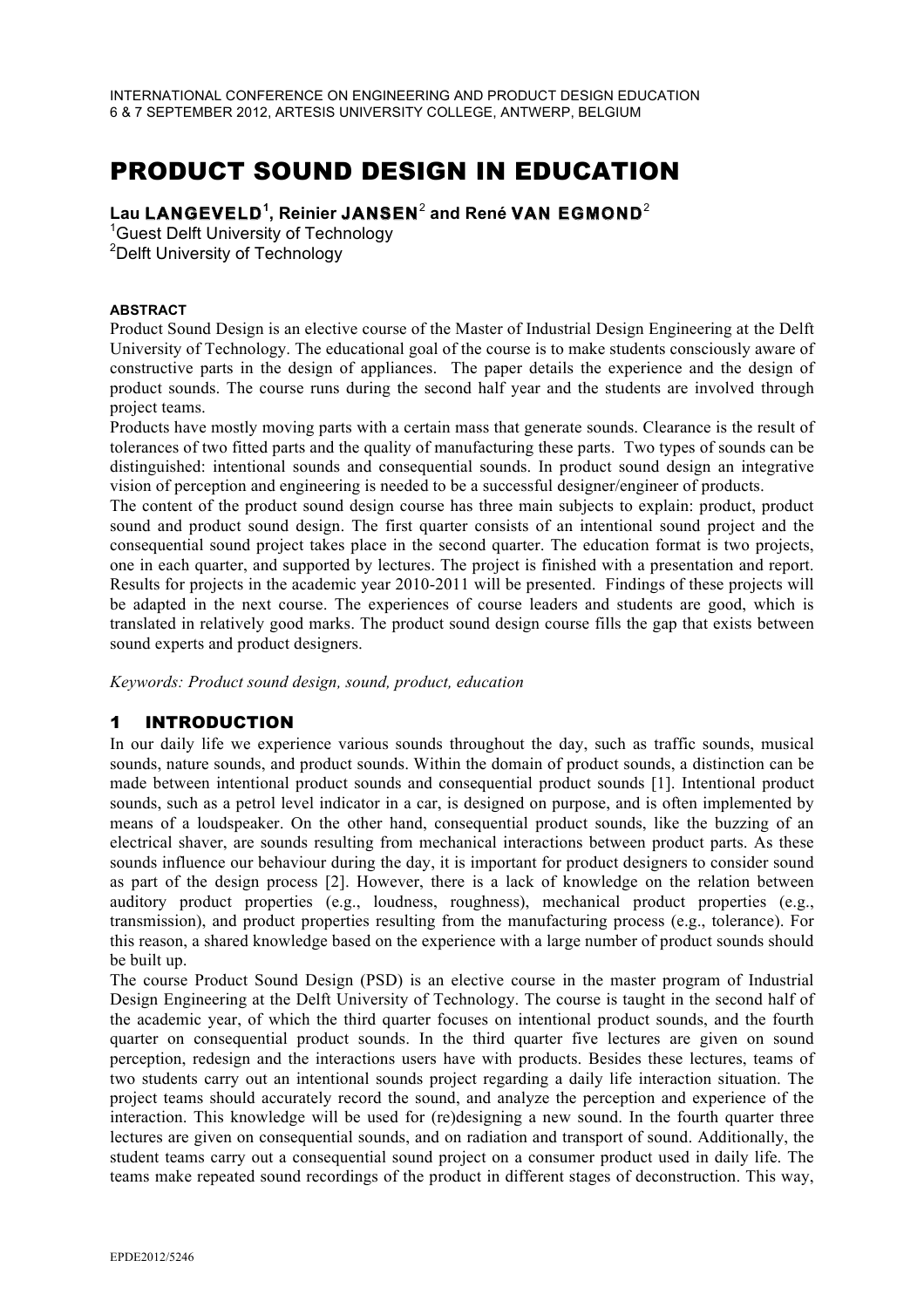the contribution of separate parts could be established. The recording process requires an anechoic chamber, which is available in the sound laboratory of the faculty. The deliverable of the project is an analysis of the product, and suggestions for a redesign. The redesign may consist of suggestions for new parts and principles, as well as suggestions for sound damping and isolation. Students should demonstrate knowledge about the sound source, as well as radiation and transport of sound.

This paper starts with a general overview of fundamental concepts in Product Sound Design, and describes the results of two projects of the PSD course.

#### 2 CONTENTS OF THE PRODUCT SOUND DESIGN COURSE

As the PSD course involves students with a background in engineering, business, or design, three main subjects are explained in order to understand the nature of the product sound design projects.

#### **2.1 Products**

A product is the result of a design process that starts with a design problem, involves ideation phases, and ultimately leads to a market introduction. In the context of the PSD course mainly domestic appliances are considered. Working principles are often based on the energy conversion. Therefore, these products are usually powered by the electric grid, or with a battery. The most convenient energy is electricity, but electricity can also be converted to heat for heating and cooking, and to rotational energy by means of an electrical motor. Moving parts can be driven either directly, or with a transmission system. Each product part potentially has six degrees of freedom. Three of them are transversal, and the other three are rotational. For example, a gear shaft has only one degree of freedom, namely rotation around its own axis. All the other degrees of freedom should be restricted to zero by the construction. For this purpose, fixed, detachable, and combination joints are available [3]. Tolerances are the result of the chosen manufacturing process, which is determined by the material, shape, size and volume of production. Moving parts need a certain clearance to realise their relative movements [4]. A minimum and a maximum clearance can be determined depending on the tolerances of two parts, as well as small expansions due to temperature increases.

#### **2.2 Product Sounds**

When a physical sound has a certain sound pressure level at a certain frequency, we perceive it through our auditory system with a certain loudness and pitch. The human ear without hearing loss is susceptible to sounds within a frequency range of about 20 Hz to 20.000 Hz. Infrasound (i.e., sound with frequencies below 20 Hz) is not important for air borne sound, but can be relevant to consider for structure vibrations [5]. Ultrasound (i.e., sounds above the audible frequency range) is used in technical applications, such as acoustic modelling techniques, medical diagnosis, non-destructive material testing, and ultrasonic welding. The focus of the PSD course is on audible product sounds. Six product sound categories have been identified from an experiential perspective [6]: alarm (e.g., digital alarm clock, microwave beep), air (hairdryer), mechanical (electric shaver), cyclic (tumble dryer), liquid (coffee machine), and impact (keyboard buttons). Sounds of the first category are generally implemented by means of a speaker, and can be considered as intentional sounds. The other product sound categories are consequential product sounds.

From a sound engineering perspective, the basic elements to consider are sound source, sound medium, transmission, radiation, emission, absorption, damping and isolation. All of these elements have an influence on the physical properties of sounds, and how these sounds manifest themselves in an environment: wave type, wave length, frequency, propagation speed, intensity, sound pressure, impedance, and sound power [7].

A joint is a connection between two or more parts. Joints can be fixed, freely moveable, or controlled moveable. Controlled moveable typically means that movement is only possible in one direction (e.g., a gear shaft rotating around its own axis). The clearance between the parts allows for movements of mass, which initiate sound pressure waves that the user of a product may experience as sound. Therefore, the clearance between two parts is a predictor of sound emitted by product parts. Sound transmission takes place through a variety of engineering elements [8]. However, air and fluid borne sounds take place through air and fluid-filled cavities and channels. Sound radiation arises from vibrating surfaces and/or moving mechanical parts. When a sound wave propagates from one medium to another, the acoustical impedance of the medium determines whether the sound wave is completely absorbed, or whether sound radiation takes place [9].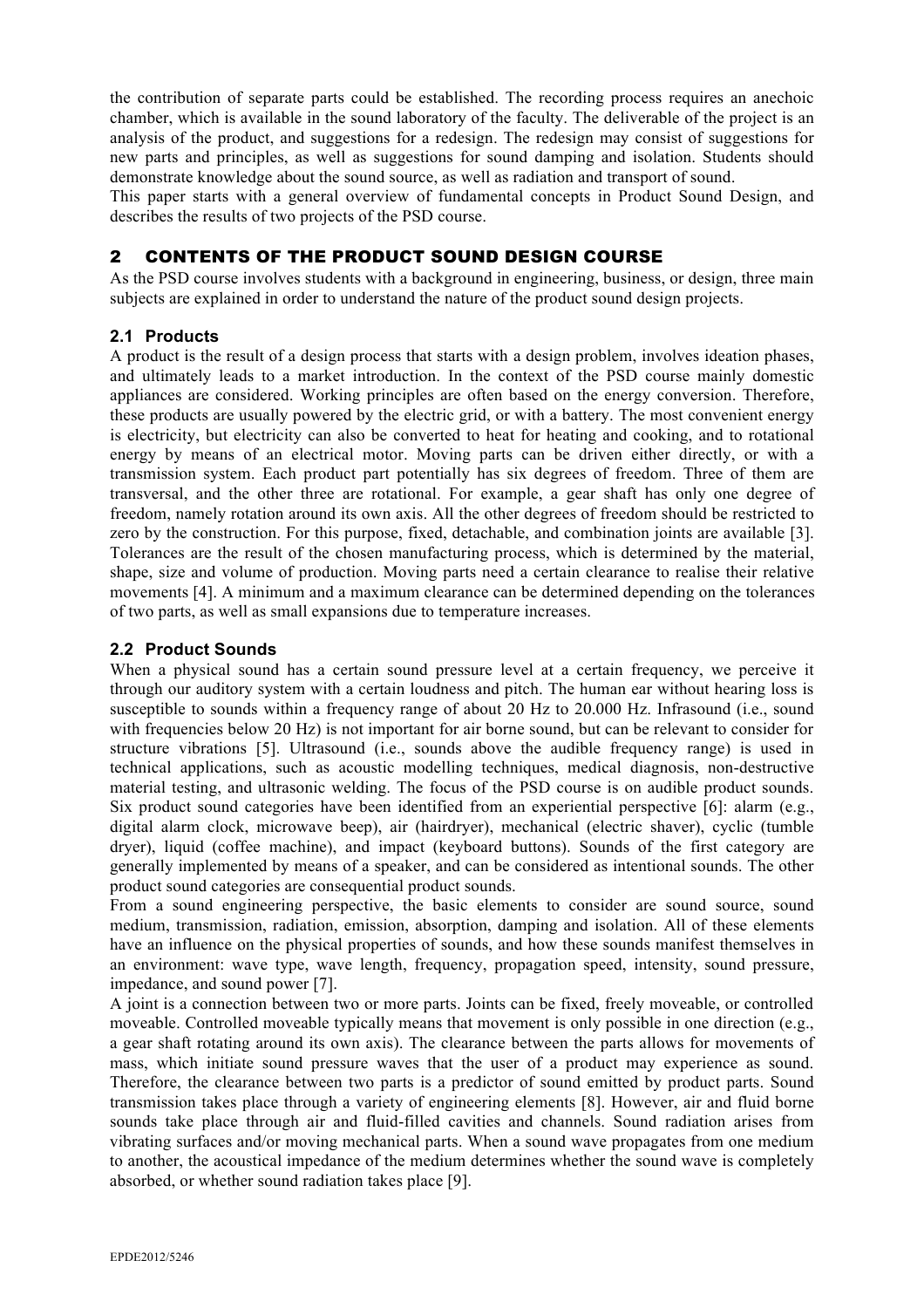The isolation is to reduce sound by means of reflection [10]. The reflected sound wave is the difference among the invading sound wave and the transmitted sound wave, so the sound reduction is strongly dependent on the material property that is expressed with the impedance. The impedance is the specific gravity multiplied by the corresponding speed. By the masses to be spring on the reflection will also considerably reduced, which is called sound insulation construction.

Absorption is to reduce the sound transmission through dissipation, but it is named damping for structure-borne sound. The dissipation of the sound energy is transformed into heat. In air cavities sound-absorbing materials are used, which are usually placed between faces or glued on plates.

Product sound designers should know about the auditory impact of manipulations of these basic engineering elements.

#### **2.3 Product Sound Design Process**

When designing or engineering product sounds, one should take into account the role of user experience and context. For example, an alarm sound should loud enough to be audible in a possibly noisy environment, and in the context of an intensive care unit the alarm sound should be perceived as, e.g., urgent. Therefore, the product sound designer should know about the interactions users have with products in a context. However, they should also know how product layout, stiffness, and moving masses influence and/or initiate sounds. On top of that, they should know how the manufacturing process (i.e., assembly accuracy and parts manufacturing accuracy) affects these physical product properties, and consequentially the product sound quality [11]. Unfortunately existing design rules for domestic appliances do not provide an insight into the type of product sounds that may emerge from a particular design solution. Therefore, students of the PSD course will learn from hands-on experience with product sound design problems.

Students perform two projects: one on intentional sounds and one on consequential sounds. The process used in these projects is similar to the design process, consisting of an analysis, conceptualization, embodiment, and realization phase. Analyses of sound requirements define the conditions for the conceptualization phase. Multiple concepts are developed, of which one is chosen for further development in the embodiment phase. In the realization phase a prototype is made, and tested under the most reliable condition. Nevertheless, students are given the freedom to choose a different process if they think it is appropriate.

In the intentional sound project students have to explore human-product interactions in a given context (e.g., a train platform), to design or redesign an appropriate sound for an existing product (e.g., a check-in device). Audiovisual recordings (i.e., using a video recorder and an audio field recorder) are suggested as medium to analyze interactions in a context, as they provide an overview of the interactions themselves, as well as which other product and environmental sounds are present. Analysis of existing interactions and sounds is a starting point of the conceptualization phase, but in order to develop concepts it is essential to first develop a sound design vision. Mood boards can be helpful to identify a sound quality that is appropriate for both the end-user of the product, and for other people in the same area. Knowledge mapping [12] is a helpful technique to get a grip on which acoustical parameters may result in the desired sound quality. Designing a new sound within the constructed vision requires a substantial creative effort from the students. To evaluate whether the designed sound complies with the vision and whether it is appropriate in the given context, it should be tested in a realistic situation. In case this is not attainable, a mock-up may be built to enact the interaction. Background sounds can be used to put the designed sound in an auditory context.

In the consequential sound project students redesign the sound of a domestic appliance, this is sponsored by an interested company or bought for the course. Consequential product sounds may be designed in the conceptual design phase, but the elements that lead to these sounds (i.e., tolerances, surface roughness, assembly accuracy) are often not considered during the early phases of the design process. Design experience is needed to predict the implication of these elements on the emerging sound. The principles of Design for Assembly [13] may help to gain an initial understanding of these relations during the analysis phase. The contribution to the total sound of each product part, component, or sub-assembly can be established by comparing sound recordings of the appliance in different stages of disassembling. In that case, disassembly should take place until the electro motor is the last part that remains. Static products (i.e., without moving parts) are unlikely to emit sound in the form of radiation, but may transmit or emit sound upon impact. In some cases it is not possible to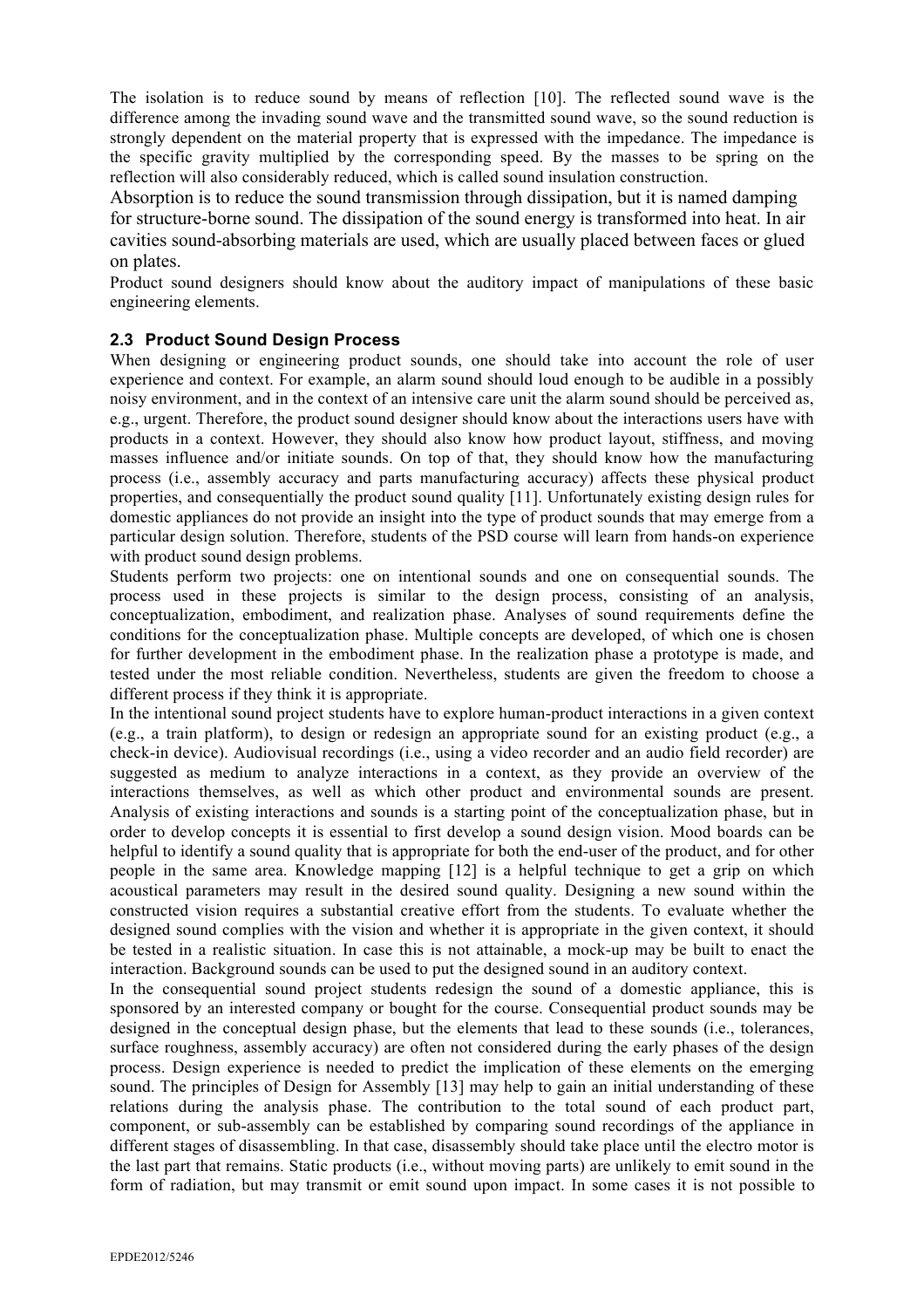disassemble a product while keeping its working principle intact. In other cases the presence of electric wires may lead to potentially dangerous situations. Cutting a hole in the shell may solve these problems. Halfway through the project the students have to hand in a measuring plan to check the feasibility of their approach. The step by step disassembly approach should be documented by the students in order to make progress in the project. Complemented with an analysis of the interaction with the product, students will formulate a tentative vision on improvements of the product's sound quality. Improvements may be designed as new parts, or modifications to existing parts. The redesign or modification should be built as a testable prototype, to evaluate whether improvements have been made.

#### 3 EDUCATION

The chosen education format for the PSD course is a combination of lectures and projects, in which the lectures support the projects. For the intentional sound project knowledge is provided on sound perception, design principles, and on formulating a vision. The student teams complete the projects with a hardcopy report and an oral presentation with auditory and visual information. For the consequential sound project the lectures are tailored towards relations between mechanical and auditory product properties. Halfway through the project the teams have to discuss a measuring plan with the course leaders, in which they also have to predict how they expect to measure the results of a redesign or modifications of the product. As a redesign requires more effort than a modification, this often results in a higher grade. The students only have fixed contact moments at the start of the projects, and at the presentations of the projects. In case of questions, additional contact moments can be scheduled on demand. The workload is 168 hours for 6 ECTS credits, which means that compulsory attendance is demanded only 15% of their study time. The product sound design course has been run twice with great satisfaction of both the course leaders and the students.

The course was taught for the first time in the academic year 2009-2010. The nautical Kid Siren water alarm was used as product for the intentional sound project. This is an alarm that is detachable from a



*Figure 1 a. redesign, b. computer model, c. original product*

life vest, which is triggered when it makes contact with water. The student teams revealed with their interaction analysis that a child may enter the water in unknown manners. As the top part of the Kid Siren was able to hit the water, it was found that water could enter the housing and dampen the sound pressure level. Based on a mind mapping exercise, each team chose a feature to focus on for the warning sound. Knowledge on sound perception (e.g., loudness and masking effects due to context) helped the students to identify boundaries of their solution space. Two teams showed a redesign of the Kid Siren. Afterwards the prototypes were printed and tested (see figure 1). The problem of dampening the sound pressure level by water was not solved, because the point of gravity was changed. As a result, the alarm would turn on its side and still make water. However, the learning experience for students was how to create a warning sound that makes people alert on saving a child from death by drowning. Due to practical reasons it was not possible to test and evaluate the designed sound and redesign.

The consequential sound project consisted of a selection of electric toothbrushes of different brands. The goal of the project was to learn about the origins of these product sounds, and to propose an appropriate redesign or modification. The student teams prepared a measuring plan, and discussed their setup and proposed solution with the course leaders. The head of the toothbrush was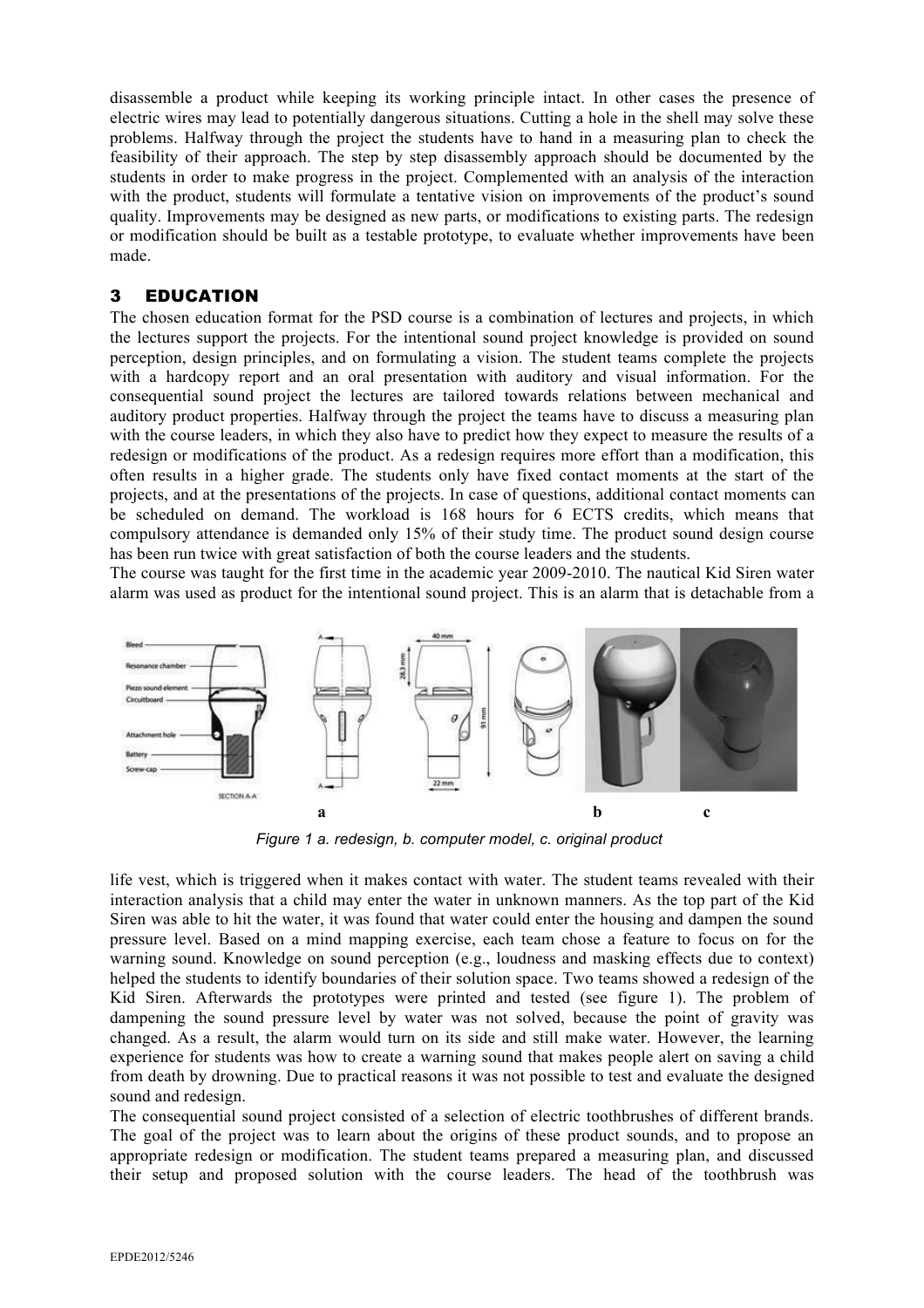

*Figure 2. Bark representation of the tooth brush head in different stadium*

disassembled and recorded step by step. In Fig. 2 the perceived loudness of these recordings is expressed as function of the frequency. The figure shows that the situation without the toothbrush head is the quietest. Adding the head holder increases the loudness, and the loudest situation is found with the complete head attached. Further analyses showed that for many toothbrushes the drive of the toothbrush had the biggest impact on the sound. This suggests that sound improvements are best made by changing or adjusting the working principle. Some student teams chose to isolate the sound, whereas other teams chose to use other materials. Lowering of the clearance of the parts could have been an improvement as well, but this was not considered by the students.

In the academic year 2010-2011 the intentional sound project of the PSD course dealt with the sounds of the Dutch public transport card. This card can be held in front of a scanner to check-in and checkout when going by train, tram, metro, and bus. Both actions are currently confirmed through messages on a small display and two different auditory signals (i.e., 'beep' for check-in and 'beep-beep' for check-out). An error signal is heard in case something went wrong (e.g., when there's no credit left). The student teams discovered a number of shortcomings in the sound when interacting with the card and scanner. For example, it was hard to understand the different meanings of the check-in and checkout signals, and identification of the signals was hindered when two opposing scanners were used simultaneously. Furthermore, in some lighting conditions the brightness of the visual feedback was too low for people wearing glasses, which necessitates a proper sound design.

A collection of mini choppers of different brands was used for the consequential sound project. These mini choppers are mainly used in the kitchen to process food. Some mini choppers were single speed, whereas others had multiple speed options. There were two main learning experiences. First, the steel pin insert that holds the rotating knives of the bowl was found to initiate a rattling sound. The pin was not centred on the axis of the knives, which could be retraced to manufacturing accuracy of product parts. Second, students learned that introducing more moving parts (e.g., gears) potentially leads to more sound, even though the function of the appliance remains the same. One student team tackled this problem by filling cavities around the gears with sound absorbing material, so less sound could be radiated and transmitted. These findings are implemented in the upcoming lectures in the fourth quarter of the next academic year.

#### 4 DISCUSSION

Our main finding was that students learn more concerning constructive aspects of products when they need to relate these aspects to auditory perceptual features. Moreover, because of sound results from the integration of individual constructive aspects, students get more focused on how specific parts relate to the holistic experience of a product. This means that listening and analyzing sound enables them to understand more the integrative aspects of product and embodiment design. The course leaders and the students are therefore very satisfied with the general educational goals of this course. However, one can always make small modifications to make the course more relevant and instructive. The informal character of the meetings makes it easy for the students to feel involved in the projects.